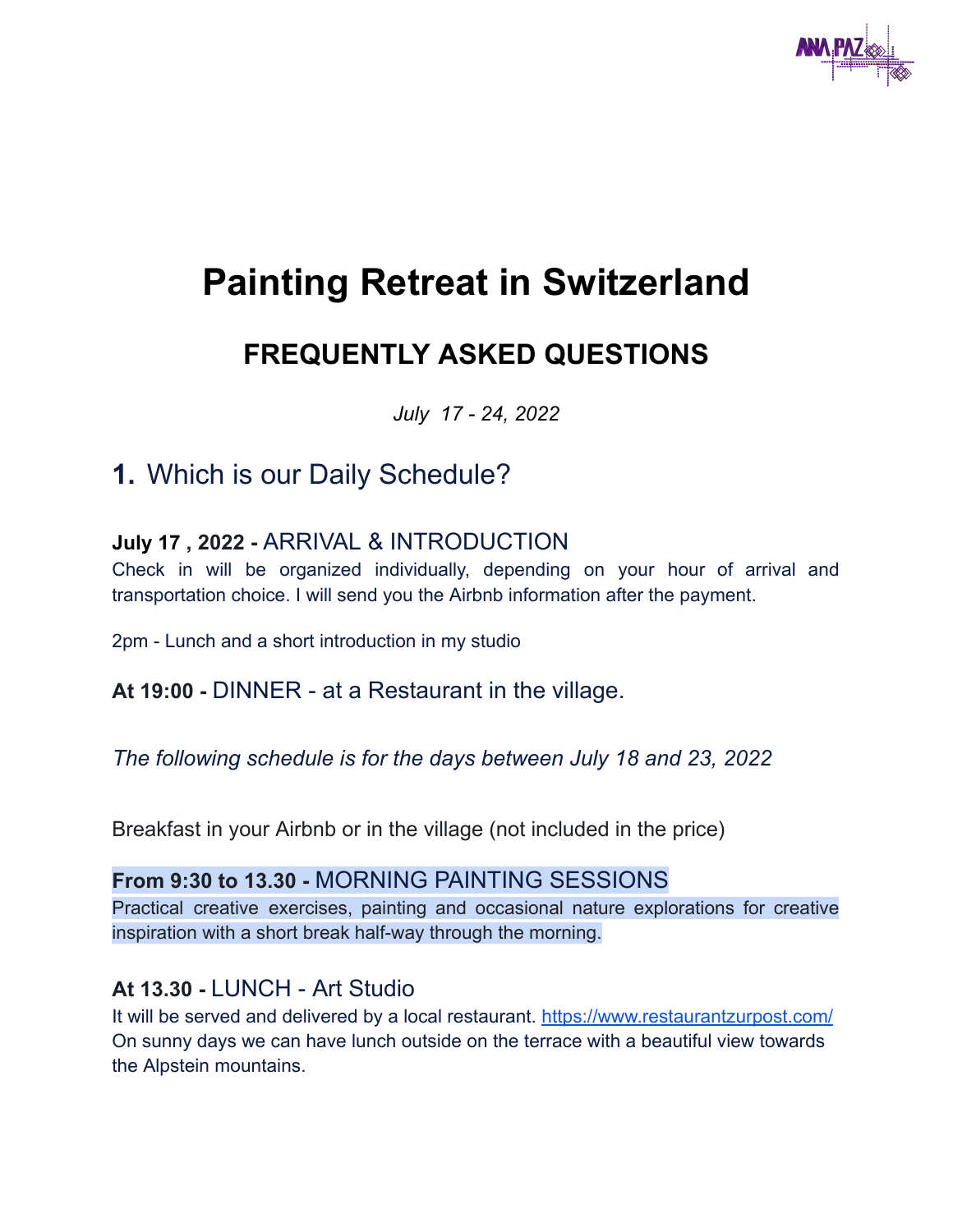

#### **From 14:30 to 17.30 -** AFTERNOON PAINTING SESSIONS

Practical creative exercises, painting and occasional nature explorations with a short break half-way through the afternoon.

**At 19.00 -** DINNER - at a Restaurant in the village.

**After 20.30** - FREE TIME

**July 24, 2022** - DEPARTURE

# **2.** How do I get to my Airbnb and your Art studio?

The Art Studio address is Sägholzstrasse 35, 9038 Rehetobel, Switzerland. The Airbnb address in Rehetobel will be sent after payment.

### By car

Google Maps link: <https://goo.gl/maps/ovikJRqwx6iV1jRf8>

# By train

For train schedules check: [www.sbb.ch/en](http://www.sbb.ch/en)

The closest bus station from the Art Studio is "Rehetobel Schulhaus" the bus (#121 direction "Heiden") leaves frequently from St. Gallen main train station. From the bus station it is a short downhill walk to the studio.

# By plane

The closest and most frequented airport is Zurich Airport. The airport is connected with a train station. For train schedules check [www.sbb.ch/en](http://www.sbb.ch/en). It takes roughly 1.5h from Zurich Airport to "Rehetobel Schulhaus" by public transport.

### **3.** What's the weather like in Rehetobel?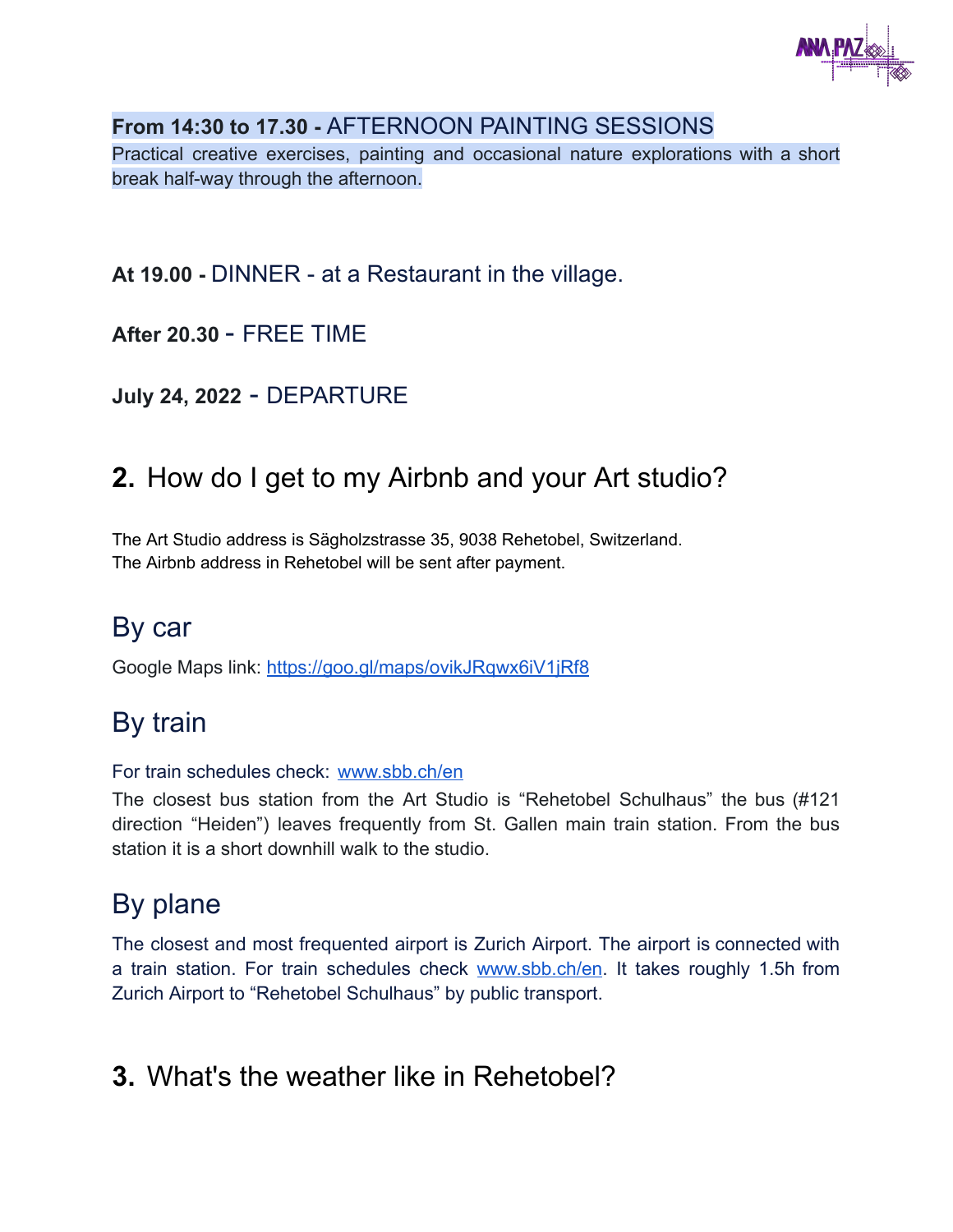

My studio and the Airbnb's are located in Rehetobel, 12 km from St. Gallen. Rehetobel is nestled in the heart of the Appenzell hills, at approximately 1000 metres altitude. It can get a bit fresh after sunset. I advise you to bring a jumper. Although July is usually very sunny in Appenzell, be prepared for some occasional rain showers. Please check the weather forecast before you leave and pack accordingly.

Also recommended are: **comfortable pair of shoes, a pair of slippers** and **clothes adapted for the painting sessions** and **outdoor explorations.**

### **4.** Do I need to speak German?

You don't need to speak German. I will teach the Painting Sessions in English. I can also teach in Spanish and Italian.

### **5.** What do I have to do in order to reserve my spot?

To reserve your spot, a full amount of **2'500 CHF has to be made within 7 days** of booking to my **POST FINANCE & TWINT** bank account specified below:

#### **POST FINANCE & TWINT**

**Beneficiary: Ana Maria Fociuc**

**IBAN: CH53 0900 0000 1582 2762 9**

**BIC: POFICHBEXXX**

**Once I receive the deposit, I will confirm the receipt.**

### **6.** Which is the Cancellation Policy?

The retreat investment already paid in will be fully refunded within 7 days if I have to cancel the retreat for health or business reasons. A cancellation of the retreat for business reasons or Corona limitations (less than 3 retreat participants) will be announced latest on June 20, 2022. It is advisable to organize transportation once the retreat is confirmed (it will be confirmed as soon as 3 people have booked their place and paid). I will not be responsible for any changes made for your transportation